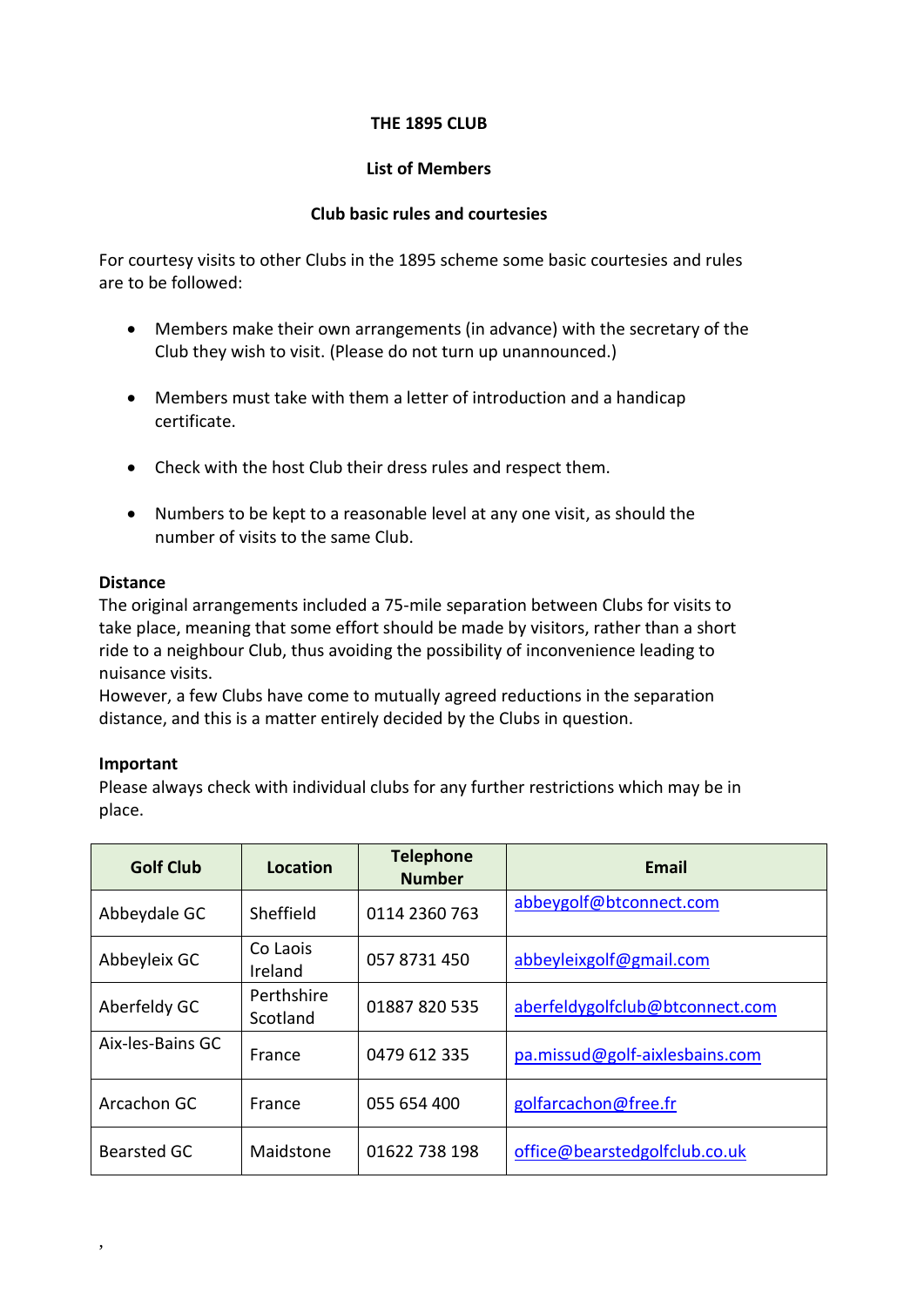| <b>Bridge of Allan</b><br>GC                  | <b>Stirling</b><br>Scotland | 01786 832 332        | secretary@bofagc.com                 |
|-----------------------------------------------|-----------------------------|----------------------|--------------------------------------|
| <b>Broadway GC</b>                            |                             | 01386 853 683        | secretary@broadwaygolfclub.co.uk     |
| <b>Bush Hill Park GC</b>                      | London                      | 020 8360 5738        | chris@bhpgc.com                      |
| Cardigan GC                                   |                             | 01239 621 775        | cgc@btconnect.com                    |
| Cardross GC                                   | Dumbarton                   | 01389 841 754        | secretary@cardrossgolfclub.co.uk     |
| <b>Cathcart Castle</b><br>GC                  | Glasgow                     | 0141 638 9449        | secretary@cathcartcastle.com         |
| Cochrane Castle<br>GC                         |                             | 01505 328 465        | secretary@cochranecastle.com         |
| Cosby GC                                      | Leicester                   | 0116 2864 759        | secretary@cosbygolfclub.co.uk        |
| Craigmillar Park<br>GC                        | Edinburgh                   | 0131 667 0047        | manager@craigmillarpark.co.uk        |
| Craignure GC                                  | Isle of Mull<br>Scotland    | 07778 021 367        | info@craignuregolfclub.co.uk         |
| Crowborough<br><b>Beacon GC</b>               | <b>Sussex</b>               | 01892 661 511        | office@cbge.co.uk                    |
| Duddingston GC                                | Edinburgh                   | 0131 6617 688        | secretary@duddingstongolf.co.uk      |
| <b>Edzell GC</b>                              | Scotland                    | 01356 647 283        | secretary@edzellgolfclub.com         |
| <b>Exeter Golf and</b><br><b>Country Club</b> | Devon                       | 01392 874 139        | info@exetergcc.co.uk                 |
| Flempton GC                                   | <b>Bury St</b><br>Edmunds   | 01284 728 291        | secretary@flemptongolfclub.co.uk     |
| <b>Great Torrington</b><br>GC                 | Devon                       | 01805 622 229        | Torringtongolfclub@btconnect.com     |
| Goring and<br><b>Streatley GC</b>             | Reading                     | 01491 873 229        | generalmanager@goringgolf.uk         |
| <b>Halifax GC</b>                             | Halifax                     | 01422 244 171        | golf@halifaxgolfclub.co.uk           |
| Handsworth GC                                 | Birmingham                  | 0121 5233 594        | info@handsworthgolfclub.net          |
| Hilversumsche<br>GC                           | Holland                     | 31356857080<br>ext 2 | clubmanager@hilversumschegolfclub.nl |
| Knock GC                                      | <b>Belfast</b>              | 02896 483 251        | knockgolfclub@btconnect.com          |

,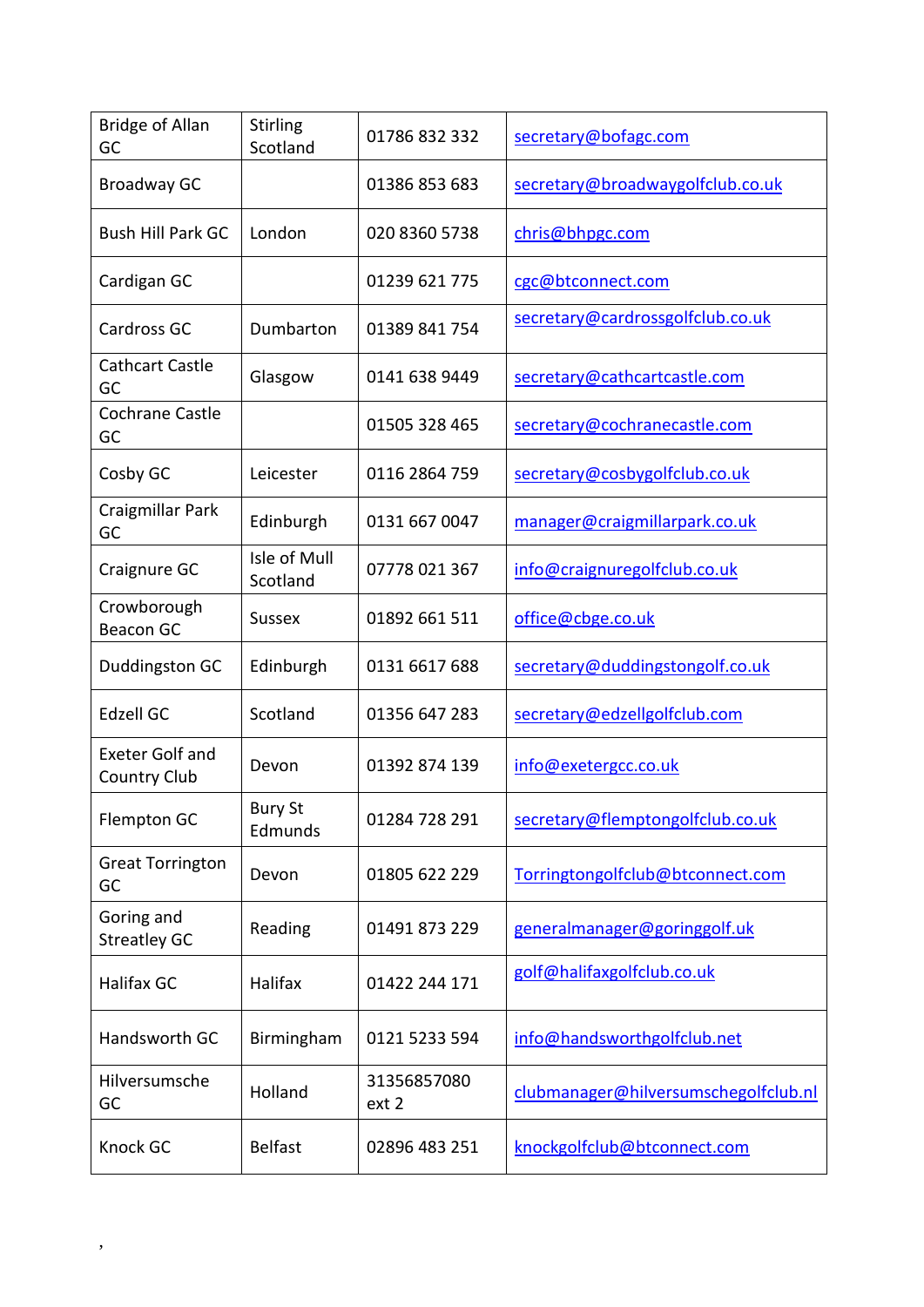| Ipswich GC                    | Ipswich                     | 01473 728 941    | office@ipswichgolfclub.com                            |
|-------------------------------|-----------------------------|------------------|-------------------------------------------------------|
| Malone GC                     | <b>Belfast</b><br>N Ireland | 028 9061 2758    | manager@malonegolfclub.co.uk                          |
| Manawatu GC                   | New Zealand                 | +64 6-357 8793   | gm@manawatugolfclub.com                               |
| Masham GC                     | Ripon                       | 01765 688 054    | info@mashamgolfgclub.co.uk                            |
| Massereene GC                 | Antrim<br>N Ireland         | 028 9442 8096    | info@massereenegc.co.uk<br>manager@massereenegc.co.uk |
| Milngavie GC                  | Glasgow                     | 0141 956 1619    | secretary@milngaviegolfclub.co.uk                     |
| <b>Mullion GC</b>             | Cornwall                    | 01326 240 685    | secretary@mulliongolfclub.plus.com                    |
| Paisley GC                    | Glasgow                     | 0141 884 3903    | paisleygolfclub@btconnect.com                         |
| Peacehaven GC                 | Newhaven                    | 01273 514 049    | james@golfatpeacehaven.co.uk                          |
| Peel GC                       | Isle of Man                 | 01624 843 456    | peelgc@manx.net                                       |
| Pumpherston GC                | Scotland                    | 01506 432 869    | secretary@pumpherstongolfclub.co.uk                   |
| Reigate Heath GC              | Reigate<br>Heath            | 01737 242 610    | manager@reigateheathgc.com                            |
| Rosendaelsche<br>GC           | Holland                     | +31 26 442 1438  | secretariaat@rosendaelsche.nl                         |
| Rowany GC                     | Isle of Man                 | 01624 834 108    | rowany@iommail.net                                    |
| Royal Perth GC                | Australia                   | +61 8 6436 49 00 | frontdesk@rpgc.com.au                                 |
| Royal Golf Club<br>de Ardenne | Belgium                     | +32 82 66 62 28  | Secretariate@royal-ardenne.be                         |
| Sandwell Park GC              | Sandwell<br>Park            | 0121 553 4637    | secretary@sandwellparkgolfclub.co.uk                  |
| Seacroft GC                   | Skegness                    | 01754 763 020    | enquiries@seacroft-golfclub.co.uk                     |
| Settle GC                     | North<br>Yorkshire          | 01729 850 272    | drabwright@hotmail.com                                |

,